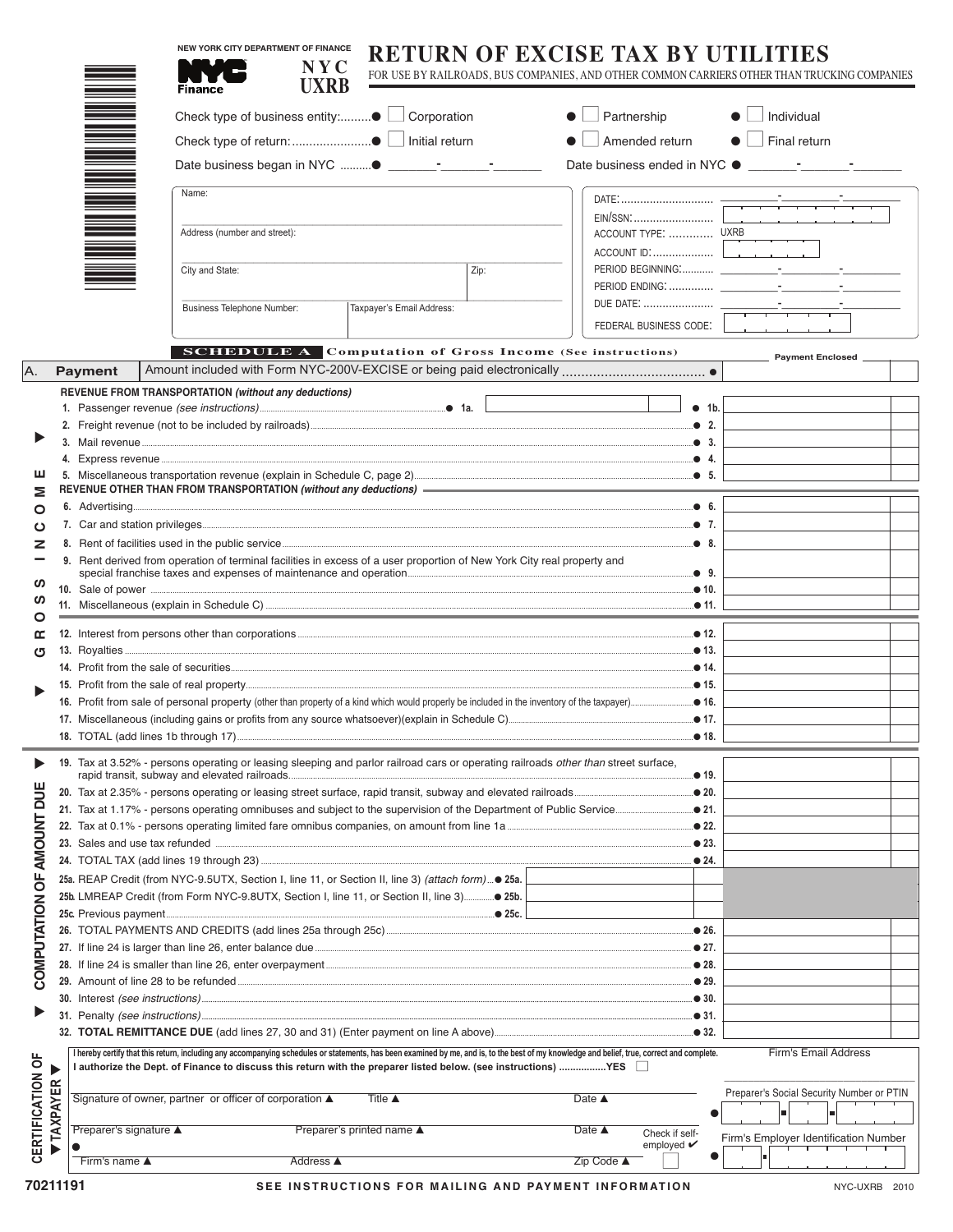|--|

| Form NYC-UXRB               |                                                                                  |                                                |                                       |           |                                                                            |               | Page 2 |
|-----------------------------|----------------------------------------------------------------------------------|------------------------------------------------|---------------------------------------|-----------|----------------------------------------------------------------------------|---------------|--------|
| <b>SCHEDULE B</b>           |                                                                                  |                                                | <b>SCHEDULE C</b>                     |           |                                                                            |               |        |
| NOT reported in Schedule A. | Enter below all income received during the period covered by this return and     |                                                |                                       |           | Details of miscellaneous income, lines 5.11 and 17 reported in Schedule A. |               |        |
|                             | <b>EXPLANATION</b>                                                               | <b>AMOUNT</b>                                  | <b>REFER TO LINE</b><br>$#$ ON PAGE 1 |           | <b>EXPLANATION</b>                                                         | <b>AMOUNT</b> |        |
|                             |                                                                                  |                                                |                                       |           |                                                                            |               |        |
|                             |                                                                                  |                                                |                                       |           |                                                                            |               |        |
|                             |                                                                                  |                                                |                                       |           |                                                                            |               |        |
|                             |                                                                                  |                                                |                                       |           |                                                                            |               |        |
|                             | <b>ADDITIONAL INFORMATION REQUIRED</b>                                           |                                                |                                       |           |                                                                            |               |        |
|                             |                                                                                  |                                                |                                       |           |                                                                            |               |        |
|                             |                                                                                  |                                                |                                       |           |                                                                            |               |        |
|                             | C. If a corporation, in what state did you incorporate? ________________________ |                                                |                                       |           |                                                                            |               |        |
|                             |                                                                                  |                                                |                                       |           |                                                                            |               |        |
|                             | E. The books of the taxpayer are in the care of: _______                         | Name $\triangle$                               |                                       | Address A |                                                                            | Telephone ▲   |        |
|                             |                                                                                  |                                                |                                       |           |                                                                            |               |        |
| <b>MAILING INSTRUCTIONS</b> |                                                                                  |                                                |                                       |           |                                                                            |               |        |
|                             | ALL RETURNS EXCEPT REFUND RETURNS                                                |                                                | <b>REMITTANCES</b>                    |           | <b>RETURNS CLAIMING REFUNDS</b>                                            |               |        |
|                             | <b>NYC DEPT OF FINANCE</b>                                                       | <b>PAY ONLINE WITH FORM NYC-200V-EXCISE</b>    |                                       |           | <b>NYC DEPT OF FINANCE</b>                                                 |               |        |
|                             | P.O. BOX 5564                                                                    | <b>AT NYC.GOV/FINANCE</b>                      |                                       |           | P.O. BOX 5563                                                              |               |        |
| BINGHAMTON, NY 13902-5564   |                                                                                  |                                                | 0 <sub>R</sub>                        |           | BINGHAMTON, NY 13902-5563                                                  |               |        |
|                             |                                                                                  | Mail Payment and Form NYC-200V-EXCISE ONLY to: |                                       |           |                                                                            |               |        |

NYC DEPARTMENT OF FINANCE P.O. BOX 3646 NEW YORK, NY 10008-3646

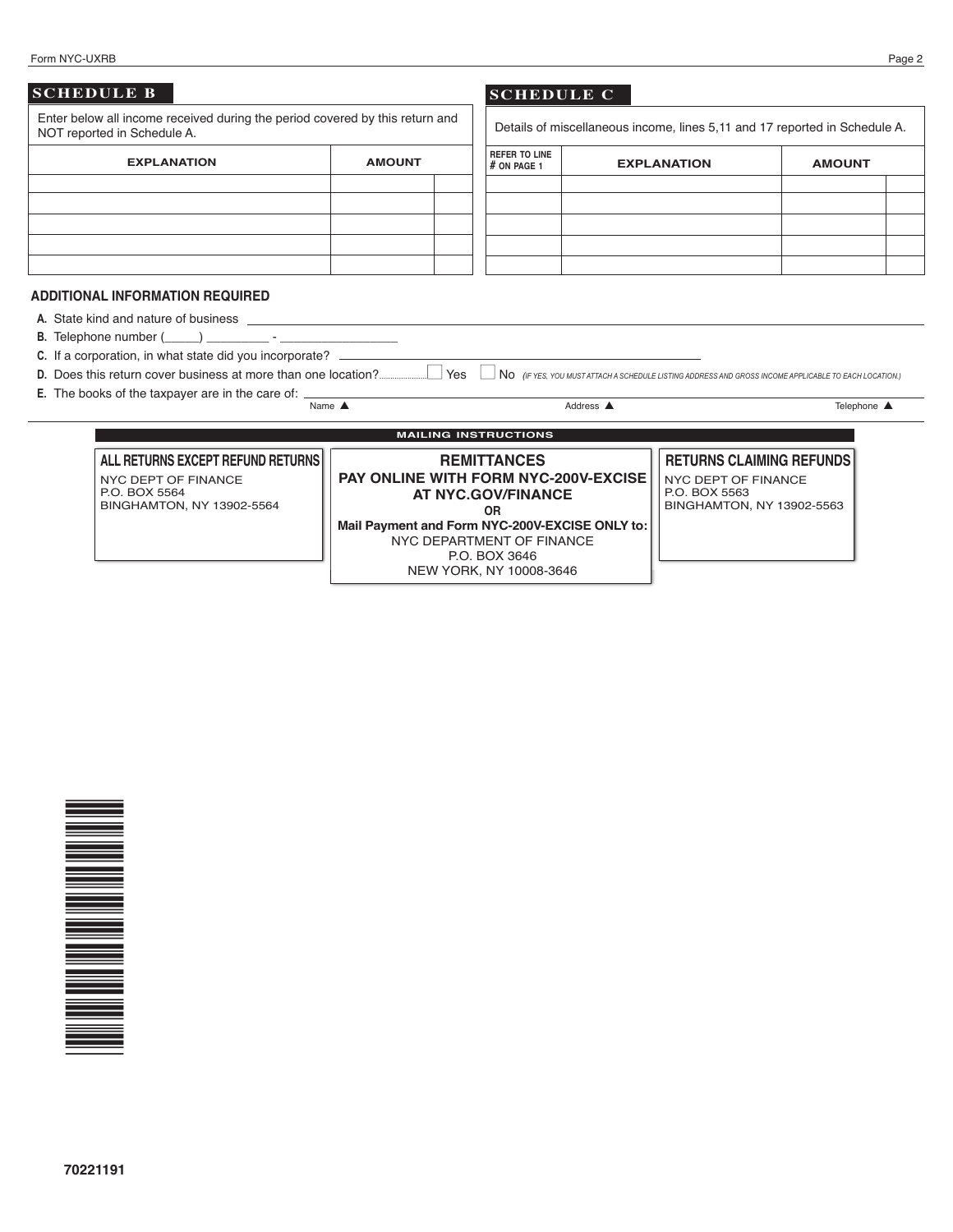# **Instructions for Form NYC-UXRB**

## **GENERAL INFORMATION**

### **HIGHLIGHTS OF RECENT LEGISLATION**

The law was amended in 2009 to provide taxpayers with additional time to apply for a refund of the Utility Tax. For tax periods beginning on or after January 1, 2009, Utility Tax refunds may be claimed up to three years from the time the return is filed or two years from the time the tax is paid, the same as the period applying to refunds of General Corporation Tax, the Unincorporated Business Tax, and the Bank Tax. Administrative Code section 11- 1108(a), as amended by Chapter 201 of the Laws of 2009, section 35.

Beginning January 1, 2006, metered sales of energy to tenants of certain cooperative housing corporations are exempted from the City utility tax. The exemption applies to cooperative corporations with at least 1,500 apartments that own or operate a cogeneration facility that was in place before January 1, 2004 (or that replaces such a facility), and that make metered sales of the energy produced for the development's tenants or occupants. See Ad. Code §§11-1101.25, 11-1101.26 and 11-1102(g). A return must still be filed by the cooperative corporation using a tax rate of zero.

The Relocation Employment Assistance Program (REAP) has been reinstated and a program granting similar benefits to businesses that relocate to lower Manhattan (LMREAP) has been enacted. Both the reinstatement of the REAP program and the enactment of the LMREAP program are effective as of July 1, 2003. See Administrative Code sections 11-1105.2 and 11-1105.3

Effective for tax periods beginning on and after August 1, 2002, entities that receive eighty percent or more of their gross receipts from charges for the provision of mobile telecommunications services to customers will be taxed as if they were regulated utilities for purposes of the New York City Utility Tax, General Corporation Tax, Banking Corporation Tax and Unincorporated Business Tax. Thus, such entities will be subject to only the New York City Utility Tax. The amount of gross income subject to tax has been amended to conform to the Federal Mobile Telecommunications Sourcing Act of 2000. In addition, if any such entity is a partnership, its partners will not be subject to the New York City Utility Tax on their distributive share of the income of any such entity. Finally, for tax years beginning on and after August 1, 2002, partners in any such entity will not be subject to General Corporation Tax, Banking Corporation Tax or Unincorporated Business Tax on their distributive share of the income of any such entity. Chapter 93, Part C, of the Laws of New York, 2002.

#### **SCHEDULE A - COMPUTATION OF GROSS INCOME**

Enter in line 1b all gross income, without any deductions, derived from passenger revenue wholly earned within the territorial limits of the City.

**Only Limited Fare Omnibus Companies as defined by Section 11- 1101.10 of the NYC Administrative Code, must report revenue from commuter services in line 1a.** Commuter services is defined as mass transportation service (exclusive of limited stop service to airports, racetracks or any other place where entertainment, amusement, or sports activities are held or where recreational activities are supplied) provided pursuant to a franchise with, or consent of, the City of New York. Limited Fare Omnibus Companies must report all other passenger revenue in line 1b. Report other gross income, without any deductions, from transportation and other than transportation in the appropriate lines in Schedule A.

#### **GROSS INCOME**

#### *Include:*

all receipts from any sale made, including receipts from the sales of residuals and by-products (except sale of real property, securities and noninventorial personal property) or service rendered in the City, including cash, credits and property of any kind or nature (whether or not the sale is made or the service is rendered for profit) without any deduction for any cost, expense or discount paid;

- receipts from interest, dividends and royalties (other than interest and dividends received from corporations) without deduction for any expense;
- profit from the sale of real property;
- profit from the sale of securities;
- profit from the sale of non-inventoriable personal property, and
- gains or profits from any source whatsoever except as specifically excluded below.

#### *Do not include:*

- **e** gross income from the operation of hotels, multiple dwellings or office buildings by railroads;
- l rents, except those derived from facilities used in the public service, modified as provided inAd. Code §11-1101.4;
- l gross income from sales for resale other than sales of gas, electricity, steam, water or refrigeration or gas, electric, steam, water or refrigeration service to a vendor of utility services for resale to tenants; and
- for tax periods beginning on or after August 1, 2002, the taxpayer's distributive share, if any, of income, gains, losses and deductions from any partnership subject to the NYC Utility Tax as a utility or vendor of utility services, including its share of separately reported items. (*See* "UTILITY" defined below).

#### **SCHEDULE B**

Enter all other income in Schedule B, page 2.

#### **UTILITY**

Every person subject to the supervision of the Department of Public Service of the State of New York. Effective for tax periods beginning on and after August 1, 2002, entities that receive eighty percent or more of their gross receipts from charges for the provision of mobile telecommunications services to customers will be taxed as if they were subject to the supervision of the Department of Public Service of the State of New York and will not be considered vendors of utility services.

#### **IMPOSITION/BASIS/RATE OF TAX**

The tax is imposed on every utility for the privilege of exercising a franchise or franchises, holding property or doing business in New York City.

A utility is taxable on gross income as defined above. The chart below provides the rates.

| CLASS ▼                                                                                                                               | RATE V |
|---------------------------------------------------------------------------------------------------------------------------------------|--------|
| • Omnibus operators subject to Department of Public<br>• Limited fare omnibus operators - commuter service only 00.1% of gross income |        |
|                                                                                                                                       |        |

#### **Lines 19, 20 and 21**

Multiply the amount on line 18 by the rate given on line 19, 20 or 21, whichever is appropriate.

#### **Line 23 - Sales and Compensating Use Tax refunds**

If you received a refund in the current period of any sales and use taxes for which you claimed a credit in a prior period, enter the amount of such refund on line 23.